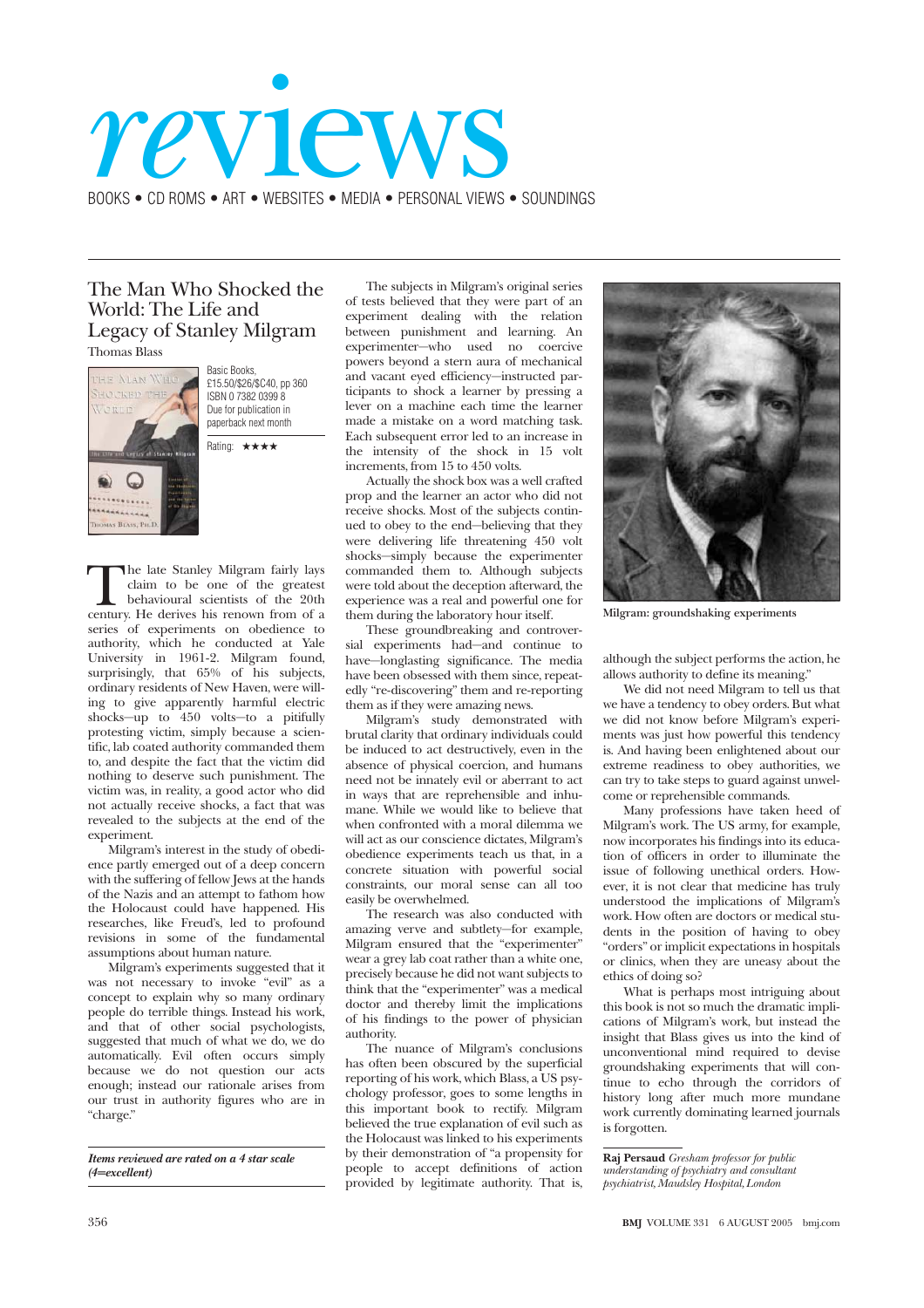## Beyond Depression: A New Approach to Understanding and Management

Christopher Dowrick



Oxford University Press, £19.95, pp 238 ISBN 0 19 852632 6

Rating: ★★★★

**O** pening my review copy of this<br>hook I was amazed to find my<br>myself immediately encumbered with an book I was amazed to find my name in the acknowledgments and obvious conflict of interest. It is a generous acknowledgment as my only contribution was a peripatetic meeting with the author that combined a conversation about life, the universe, and everything with demonstrating against the presence of President Bush in London in November 2003.

At a time when many well meaning, but surely misguided, people are pushing for financial incentives to be offered for the medical management of depression within the UK general practitioner contract, this is a book that is both brave and timely.

The World Health Organization describes depression as a common mental disorder characterised by sadness, loss of interest in

An exhibition at the Victoria and Albert Museum, London SW7, until 29 August www.vam.ac.uk/vastatic/microsites/1376\_

**MUSEUM** useums usually instruct us not to too too too too too their displays; however, the opposite is the case at this exhibition, developed in collaboration with the touch their displays; however, the opposite is the case at this exhibi-

Wellcome Trust, where visitors are encouraged to handle many of the objects.

Touch Me explores aspects of how we relate to each other, and to the objects we use every day, through touch, which the curators argue is a neglected sense. Partly resembling a degree show for a design course with an emphasis on improving the tactile quality of products and partly like an amusement arcade featuring quasi-scientific experiments,

Touch Me

touch\_me/ Rating: ★★☆☆



Dowrick explores the many and diverse ways in which human culture and language have responded to the experience of suffering and distress and, in this context, finds the modern concept of depression to be stultifying in the narrowness of its vision and disabling in its allocation of a passive sick role to the sufferer. Set alongside this persuasive analysis is the knowledge that depression operates to the advantage of many powerful interests: pharmaceutical companies have made huge profits from the manufacture and promotion of antidepressant medication with an ever wider range of indications; mental health professionals and academics have built careers on creating and analysing an evermore complex classification of depression; general practitioners have sought refuge in the label as a means of controlling uncertainty in the consulting room and diverting attention from the causes, nature, and extent of human suffering; and

the exhibition aims to stimulate our thinking about our sense of touch and how we use it.

Several of the innovative products are witty. Rather than flicking a switch, visitors can activate an electric lamp called the *Watt? Light* by drawing a line with a lead pencil, to complete a circuit printed on a sheet of paper. The light is extinguished by rubbing out the line with an eraser. Whether the additional tactile experience provided would be worth the hassle on a daily basis is debatable; however, Paul Cocksedge's design is certainly thought provoking.

Although using our thumbs in place of fingers looks awkward, we use them increasingly, to text messages on mobile phones



**Getting the thumbs up:** *Thups*

politicians have found that depression is a convenient packaging of society's ills, which might otherwise require more fundamental solutions and a more equal allocation of hope and opportunity. I suspect that there are few general practitioners who have not prescribed antidepressant medication when what is needed is a home that is not overcrowded, damp, and squalid.

In an increasingly medicalised world obsessed with disease taxonomies, depression has become a procrustean label that fails to acknowledge the diversity of individual experience and further disables the labelled. In *A Fortunate Man,* John Berger asked, "What can the word 'depressed' mean to the depressed? It is no more than an echo of the patient's own voice."

Dowrick proposes systematic avoidance of the label and argues that this opens up many more opportunities for restitution. He prefers to agree with his patient that "something bad has happened" and, in so doing, to normalise distressing experience and oppose the increasingly pervasive expectation of a continuous state of happiness and contentment. With less diagnosis and more understanding, fewer prescriptions and more listening, it may be possible to locate renewed meaning within the patient's life story and so find a way forward.

How I wish that Dowrick's understanding was shared by more mental heath professionals, policy makers, and politicians, and that a copy of this challenging book was open on health secretary Patricia Hewitt's desk.

**Iona Heath** *general practitioner, London* iona.heath@dsl.pipex.com

and to manipulate other electronic gadgets. Julia Leihener's *Thups*, glass or plastic cups hooked over drinkers' thumbs rather than held, provide a further, light hearted use for these previously neglected digits.

A new area of research highlighted in the exhibition is the development of tactons or "tactile icons," like the vibrations already used to alert mobile phone users to incoming calls. In the future, vibrations of differing duration, frequency, or strength could be used to provide more information about the caller or type of call, providing that we can learn to differentiate new tactile stimuli.

Although Touch Me provides many opportunities for interaction, which engage adults and children alike, the curators acknowledge that the exhibition raises more questions than it answers. Even its central hypothesis, that we are becoming dissociated from our sense of touch in the modern world, is not proven. Ultimately, the exhibition's open ended conjectures appear as muddled thinking, from which it is difficult to draw meaningful conclusions.

**Colin Martin** *independent consultant in healthcare communication, London* Cmpubrel@aol.com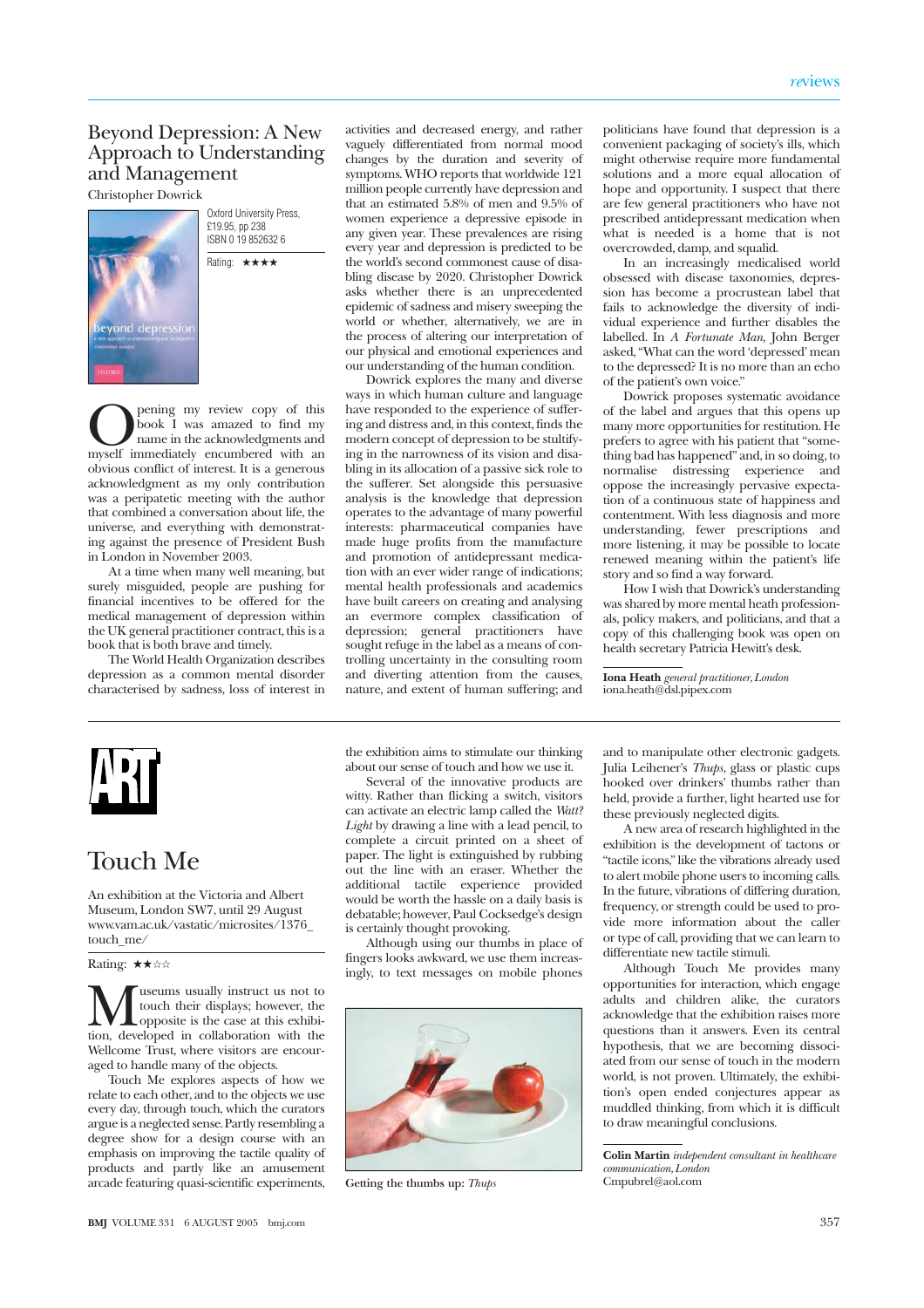### PERSONAL VIEWS

# Let the buyer beware

The Roxy market in the Adjamé district of Abidjan in Côte d'Ivoire is well known among the city's poor people. With hundreds of vendors, it is a vast district of Abidjan in Côte d'Ivoire is well known among the city's poor expanse of shelters and parasols under which all kinds of drugs in all sorts of forms—pills, syrups, powder, suppositories, injectables, ointments—are displayed in a jumble on tables or in baskets. The drugs are constantly exposed to dust, sun, and changes in weather that can affect their quality. It is common to find drugs sold without their original packaging and repackaged in

plastic bags with no mention of the drug's name, active ingredients, or expiry date. Nearly all the vendors are women, and more than a third are illiterate. None has knowledge of drugs or any medical training—but this does not mean they aren't ready to quickly diag-

nose an illness or try to decipher a prescription so they can provide a drug, though their choice is more likely to be determined by what they have in stock than the actual cause of the illness.

The drugs in the market can be divided into two broad categories. The first is drugs that can also be found in legal pharmacies and street markets. They find their way to Roxy from legal wholesalers and pharmacists. Indeed, the legal pharmaceutical sector supplies about  $48\%$  of the stocks of drugs in the country's illegal street markets (www.remed.org/fichiers/ReMeD22. pdf). Some wholesalers have set up a supply system to the illegal outlets so that all the

groups of drugs present in the legal pharmacies can also be found at cheaper prices in the illegal market. This new business line is helped by the fact that the street sellers buy on a cash on delivery basis, while the legal pharmacists negotiate payments by

credit. The delivery cars operate at night or early in the morning. Some drugs are stolen from pharmacies by employees and sold in the street market at a cheaper price. It is often possible to see drugs labelled "free sample, not for sale," provided by medical representatives who sell the samples intended for doctors.

Drugs donated to charities are also often found in the street market. These drugs are often not suited to the needs of the receiving population and so will be sold by the organisations. In addition, some drugs made in Europe are in the street market—probably sold on by unscrupulous Europeans—even though domestic manufacturers are licensed to make the same drugs.

The second category is the drugs found only in the illegal street markets. These are drugs that have escaped government regulation and are essentially those smuggled into the country past customs agents (or with their connivance). They are usually not registered in Côte d'Ivoire and mostly come from Ghana, Nigeria, and India. Also in this category are the illicit Chinese traditional medicines, a burgeoning market throughout the country. They are distributed by young jobless Ivorians, under the guidance of a Chinese boss. The vendors, unable to read

The substandard drugs are often those in high demand for AIDS and malaria

Many visit the street vendors to avoid doctors' consultation fees the Chinese characters, give the medicines their own designations to identify the product. Of course the accompanying leaflets, if any, are likewise illegible to the consumers.

The few studies that have looked into the problems caused by the spread

of illegitimate channels of drug distribution in less developed countries have all found that a large proportion of the drugs are of low quality. This is partly because the drugs are sold after the expiry date or stored in bad conditions but mostly because the active ingredients are lacking or even wrong, owing to irregularities in the manufacturing process, whether intentional (in the case of counterfeit drugs) or not (substandard drugs). Up to 25% of the drugs consumed in poor countries are counterfeit or substandard (*Journal of Advanced Nursing* 2004;46:338-9). Because of the absence of controls in

markets like Roxy, the proportion of poor products sold there must surely be higher,

but we do not have any reliable data. The substandard drugs are often those in high demand for life threatening conditions such as AIDS and malaria. Inevitability, their ineffectiveness leads to clinical aggravations and even death. The

situation is made worse by the encouragement of prompt self treatment for diseases such as malaria.

Although the market's customers may sometimes need a prescription, many visit the street vendors to avoid doctors' consultation fees. Less than 10% of Côte d'Ivoire's population has health insurance. The exact proportion of people buying medicines from the illicit outlets is unknown, but estimates are that in some African countries as many as 85% of patients may visit these ignorant and dangerous bogus "doctor-pharmacists." Occasionally the authorities publicise the dangers, but nothing concrete is being done to eradicate the problem, by either the authorities or the pharmaceutical sector.



**Pile them high, sell them cheap**

The paradox is that these illegal vendors pay daily fees to the city council to occupy space on the pavement or the street. Sporadically the police mount raids and arrest the vendors and confiscate their merchandise, but usually the owners can get their goods back by paying the police.

The country needs a much stronger political will and enforcement of drug regulation to beat this rapidly expanding problem. However, the country's current political and economic crisis makes this unlikely. Instead it is up to those in Côte d'Ivoire's pharmaceutical sector to face up to their responsibilities and fight this dishonouring of their profession.

#### **Eboukél Aka** *research pharmacist*

**Candice Legris** *Lavoisier research fellow in drug management and policy, department of drug management and policy, Graduate School of Natural Science and Technology, Kanazawa University, Japan* aka@p.kanazawa-u.ac.jp

*We welcome submissions for the personal view section. These should be no more than 850 words and should be sent electronically via our website. For information on how to submit a personal view online, see http://bmj.com/cgi/content/full/325/ 7360/DC1/1*